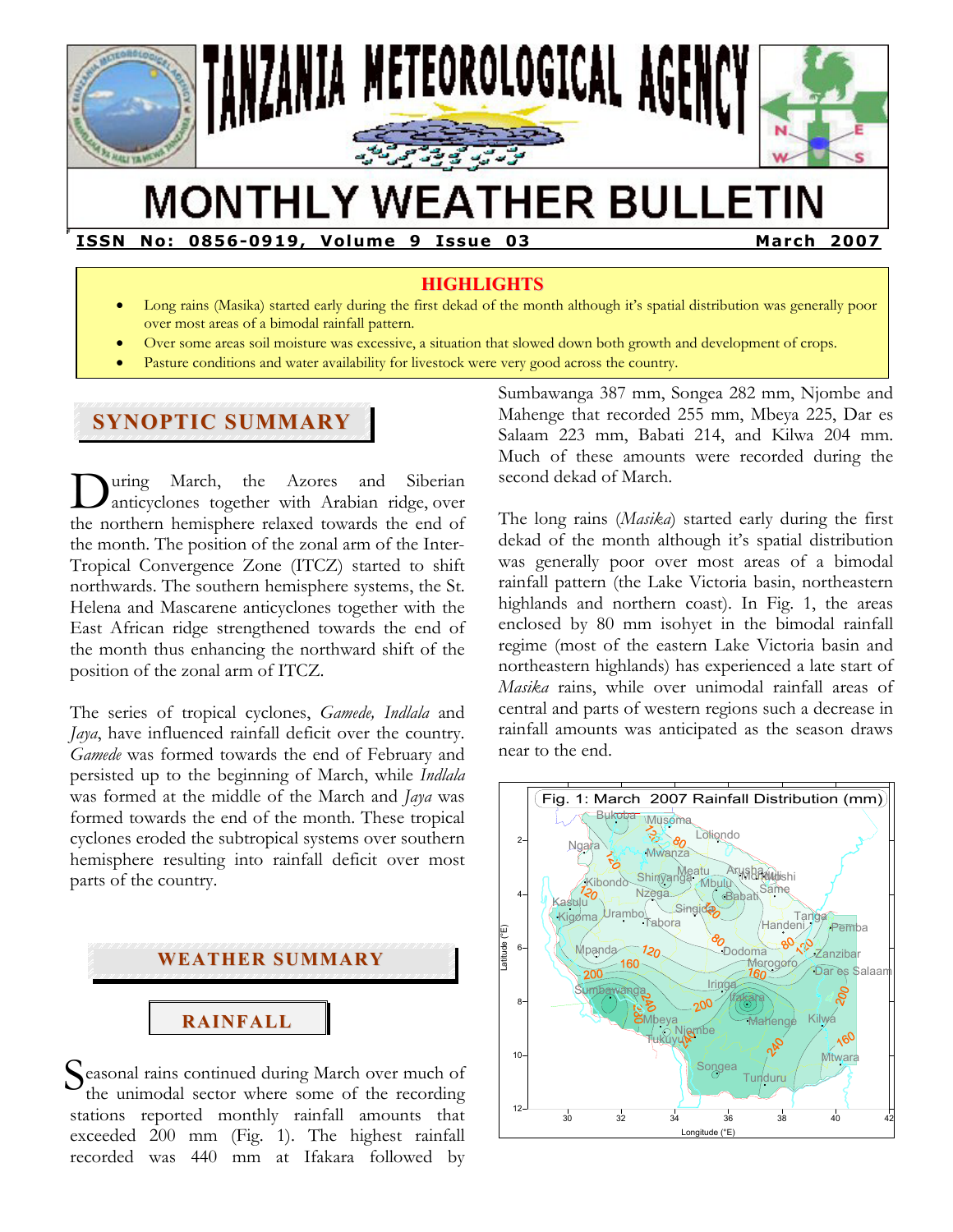#### **MEAN AIR TEMPERATURE**

U pward trend of temperatures was maintained<br>during the month of March as compared to the during the month of March as compared to the past month. The spatial mean maximum and minimum values are shown in Figs. 2A and 2B respectively.

The mean maximum temperature ranged between just above 33 ºC and just below 25.0 ºC as indicated in Figure 2A. The highest mean maximum temperature recorded during the month was about 34.0°C at Tanga, while the lowest was about 24.0°C at Sumbawanga.



Higher temperatures were recorded over the eastern sector of the country, namely the northern coast,



Islands of Zanzibar and Pemba, and northeastern highlands. The highest values were observed during the first and second dekads of the month. KIA reported the highest 10-day maximum temperature of 34.7 °C during the first dekad, followed by Tanga 34.1 ºC and Zanzibar 34.0 °C.

Mean minimum air temperatures ranged from just below 14 ºC to slightly above 25 ºC as shown in Fig. 2B. The lowest value of the mean minimum temperature recorded was about 14 °C at Mbeya and Sumbawanga, while the highest value was about 25 °C at islands of Pemba and Zanzibar.

Comparing with temperature conditions in February the maximum temperatures decreased slightly by about 1 °C. Generally, warm conditions continued to be experienced over much of the country, which is a normal feature in March.

## **MEAN SUNSHINE HOURS**

Spatial distribution of mean sunshine hours across<br>the country during March indicates that the the country during March indicates that the durations of mean bright sunshine hours ranged from below 7 to above 8 hrs/day as shown in Fig. 3.



Sunshine durations of less than 7 hours/day were experienced over the southern sector of the country, where Mbeya, Iringa, Ruvuma and Morogoro (south) regions recorded the shortest durations of about 7 hours/day. The extreme northern coast, northeastern highlands, west parts of Lake Victoria basin, central and western areas observed longer durations (slightly more than 8 hours/day) mainly due to decreased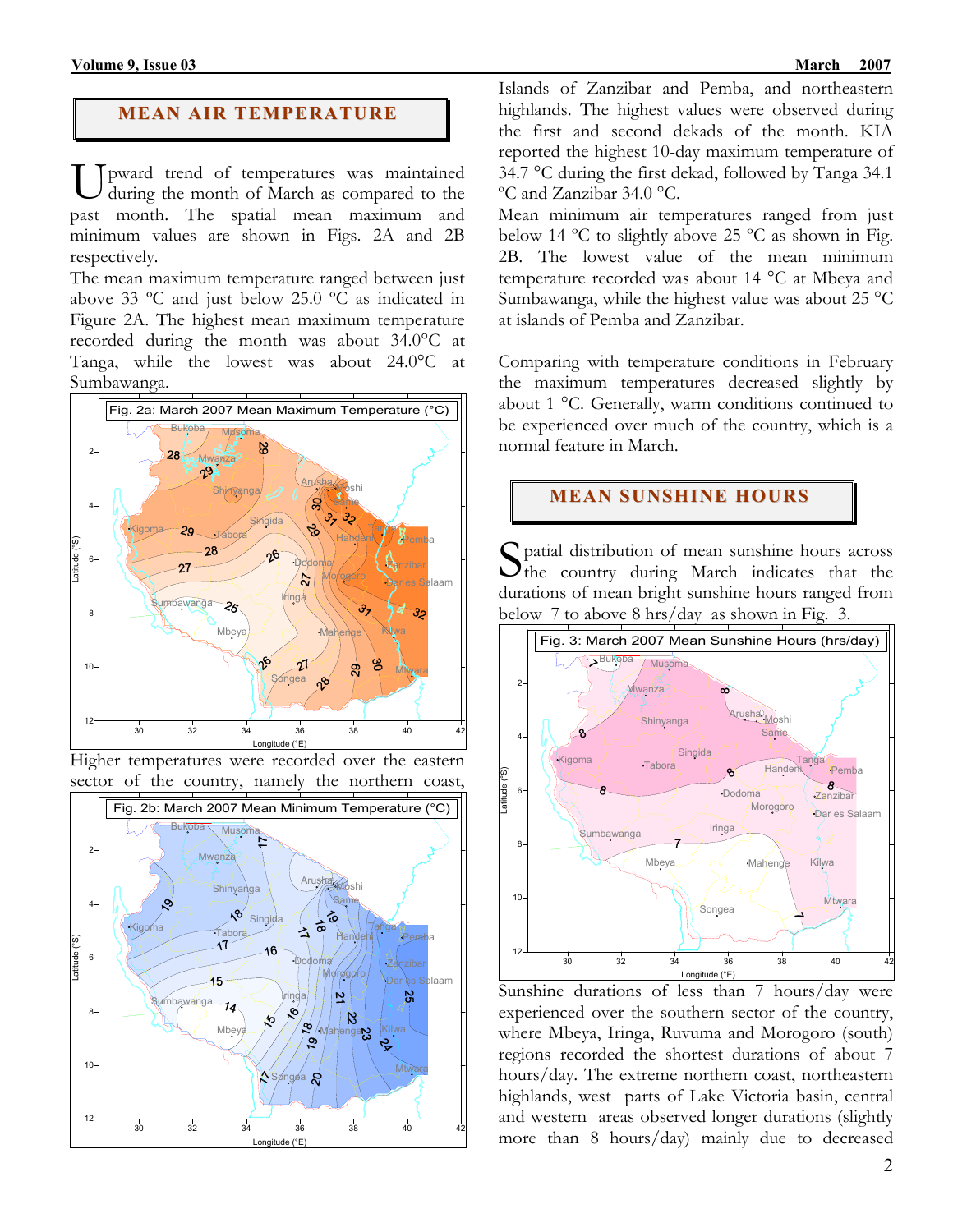cloudy activities experienced in the areas during the month.

#### **MEAN DAILY WIND SPEED**

uring the period mean wind speed across the country ranged between about 2.0 and 8 km/hr as indicated in Fig. 4. The northeastern highlands experienced windy conditions that reached maximum wind speeds of about 8 km/hr. Much of the country experienced slight winds of less than 5 km/hr with the cores of minimum speeds located over Shinyanga, for the northern sector, and Songea for the southern sector of the country. D



The increased wind speed accompanied with low rainfall over much of the northeastern highlands increased prospects for occurrences of dust devils, wind erosion, and higher evaporation rates.

## **SATELLITE INFORMATION**

igure 5 shows the status of vegetation greening during second dekad of March 2007 as depicted F by the Spot Normalized Difference Vegetation Index (spot NDVI) from METEOSAT satellite sensor. The vegetation greening indices ranged from very low to very high values. Over much of the country the vegetation condition was good as the greening indices ranged between medium to very high. Some areas in the northeastern highlands depicted low to medium spot NDVI due to late onset of *Masika* rains, however

the situation is expected to improve following expected soil moisture replenishment from long rains (*Masika)* in April.



#### **AGROMETEOROLOGY**

uring the month sufficient soil moisture supply was experienced over most parts of the country. However over some areas, soil moisture was excessive, a situation that slowed down both growth and development of crops mainly over unimodal rainfall areas of the southern sector where crops such as maize were between vegetative and ripeness stages. These included parts of southern lowlands of Morogoro and Ifakara where the maize crop was still at an early vegetative stage and paddy was at flowering stage. D

The excessive soil moisture levels impeded land preparations over a few areas of bimodal rainfall regime. However farmers in parts of Pwani, Arusha, Manyara, Mara, Mwanza and Tanga regions carried out normal final land preparations, planting, and weeding for the early planted *Masika* crops. The condition for the second planted beans crop over several parts of the country was good as indicated by sampled reports from Kasulu, Kibondo, Mpanda, Ngara, Mbulu and Mufindi districts where the crop was at an early vegetative growth stage.